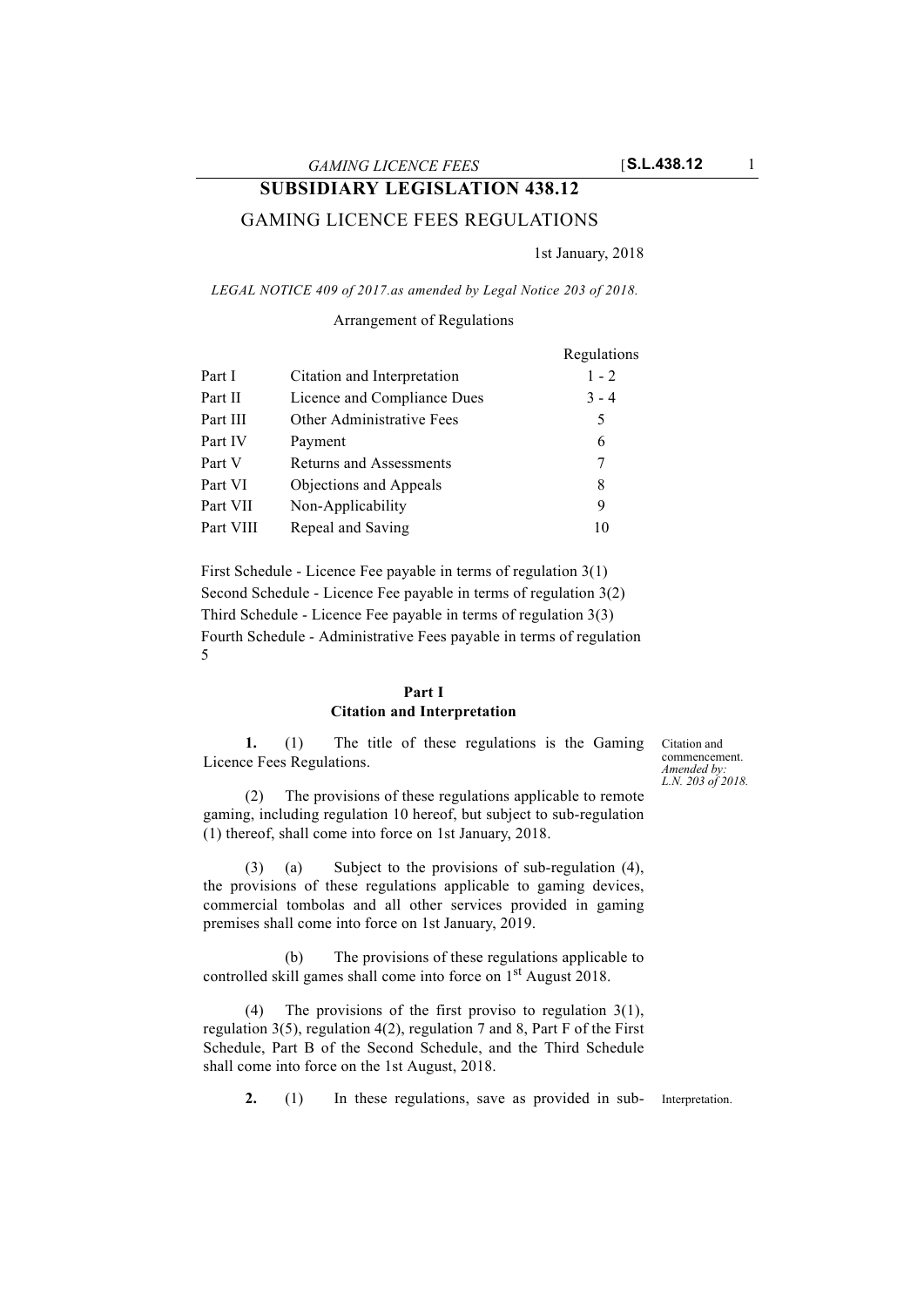regulations (2) and (3), all words and phrases shall have the meaning as prescribed in the Gaming Definitions Regulations:

Provided that during the transitory period, save as provided in sub-regulations (2) and (3), all words and phrases shall have the meaning as prescribed in the Remote Gaming Regulations and the Act.

(2) In these regulations, unless the context otherwise requires:

"the Act" means:

S.L. 438.04

Cap. 438. (a) during the transitory period, the Lotteries and Other Games Act; and

(b) after the transitory period, the Gaming Act.

"the Authority", during the transitory period, means the Malta Gaming Authority established under article 9 of the Act;

"compliance contribution" means the aggregate of the amounts, including where applicable the minimum amount or the maximum amount, as the case may be, resulting from the application of the computational method prescribed in each of sub-regulations (2), (3), (4) and (5) of regulation 3;

"fixed annual licence fee" means the amount stipulated in Part E, or Part F of the First Schedule, as the case may be;

"gaming revenue" means the aggregate stakes and wagers, inclusive of any bonus or other player incentives which are comprised within any stake or wager, less an amount to be determined by summing up the aggregate player winnings to the aggregate of any bonus or other player incentives which are comprised within the amount of aggregate stakes and wagers, transacted under the terms of the licence referred to in regulation 3(1) during a licence period and for Type 3 and Type 4 gaming services, gaming revenue means a charge, tournament fees and other such like elements of revenue;

"licence period" means the financial year of the taxpayer;

"qualifying activity" means any activity which consists of providing or carrying out a gaming service from Malta or to any person in Malta in terms of a licence issued by the Authority and the term "qualifying activities" shall be read and construed accordingly;

"charge" means the actual revenue derived by a person during the licence period from the provision of either Type 3 gaming services or Type 4 gaming services, whether computed by way of commission or otherwise;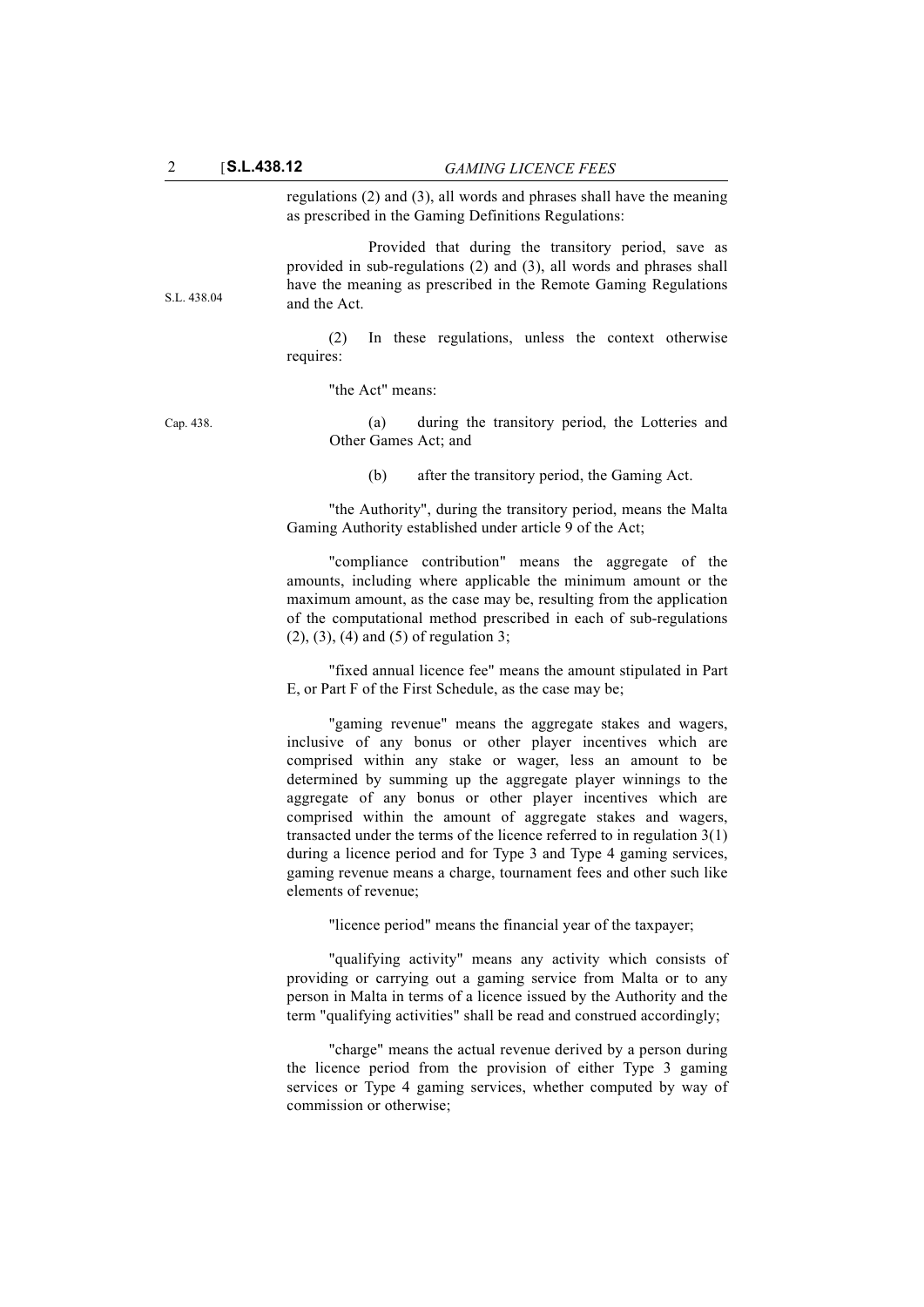Cap. 386.

"revenue" shall, for the purposes of regulation 4(1) and (2), the Second Schedule and the Third Schedule, mean the actual revenue derived by the person in possession of the licence referred to in regulation 4(1) and (2) during the licence period and which revenue shall be determined on the basis of generally accepted accounting principles and practice as defined in article 2(4) of the Companies Act;

"transitory period" means the period between 1 January 2018 and 30 June 2018, both dates included;

"Type 1 gaming services" means:

(a) during the transitory period, gaming services provided in terms of a Class 1 remote gaming licence; and

(b) after the transitory period, the games defined as such in the First Schedule to the Gaming Authorisations Regulations;

"Type 2 gaming services" means:

(a) during the transitory period, gaming services provided in terms of a Class 2 remote gaming licence; and

(b) after the transitory period, the games defined as such in the First Schedule to the Gaming Authorisations Regulations;

"Type 3 gaming services" means:

(a) during the transitory period, gaming services provided in terms of a Class 3 remote gaming licence; and

(b) after the transitory period, the games defined as such in the First Schedule to the Gaming Authorisations Regulations; and

"Type 4 gaming services" means:

(a) during the transitory period, gaming services provided in terms of a controlled skill games licence issued in terms of the Skill Games Regulations; and

S.L. 438.11

(b) after the transitory period, the games defined as such in the First Schedule to the Gaming Authorisations Regulations.

(3) All other terms used in these regulations shall have the same meaning attributed to them in the Act.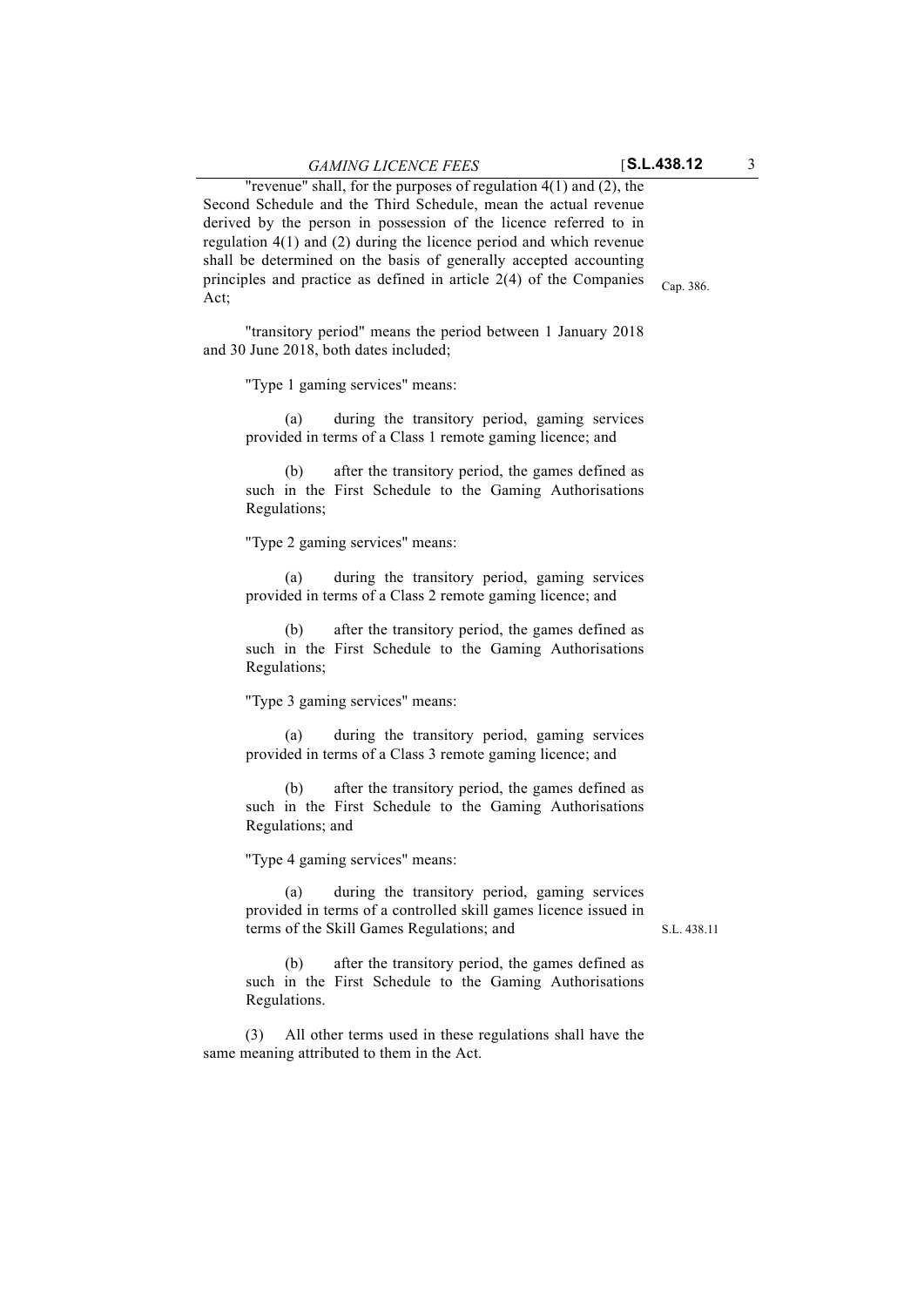#### **Part II Licence and Compliance Dues**

Annual licence fee for licensed gaming services.

**3.** (1) Any person in possession of a licence issued by the Authority falling under paragraph 1(a) of the First Schedule to the Gaming Authorisations Regulations, but excluding a limited duration licence, shall pay to the Authority a licence fee which shall be constituted of:

(a) the compliance contribution, payable for each and every licence period; and

(b) the non-refundable fixed annual licence fee, as stipulated in Part E or Part F of the First Schedule, as the case may be, and payable in advance for the twelve (12) running months following the issue of the licence and every anniversary thereof, throughout the duration of the licence:

Provided that where the gaming service is provided by a corporate group holding a licence in terms of regulation 10(3) of the Gaming Authorisations Regulations, the entire corporate group shall be considered to be the "person" for the purposes of this regulation:

Provided further that where the gaming service provided is constituted solely of Type 4 gaming services, the non-refundable fixed annual licence fee referred to in paragraph (b) shall be that specifically referred to in Part F of the First Schedule, and for the avoidance of doubt, if a provider of gaming services is providing a Type 1, Type 2, and, or a Type 3 gaming service, or a Type 4 gaming service together with a Type 1, Type 2 and, or a Type 3 gaming service, the non-refundable fixed annual licence fee due shall be that referred to in Part E of the First Schedule

(2) The compliance contribution payable on qualifying activities consisting of Type 1 gaming services shall be determined in the manner stipulated in Part A of the First Schedule by reference to the gaming revenue generated during the licence period from the said Type 1 gaming services:

Provided that, for each and every licence period, except the licence period during which the licence is first acquired, the compliance contribution payable by any person in respect of Type 1 gaming services shall not be less than fifteen thousand euro ( $\epsilon$ 15,000) and, throughout the duration of the licence, including the first licence period, the compliance contribution shall not exceed three hundred and seventy-five thousand euro ( $\epsilon$ 375,000) in any one licence period.

(3) The compliance contribution payable on qualifying activities consisting of Type 2 gaming services shall be determined in the manner stipulated in Part B of the First Schedule by reference to the gaming revenue generated during the licence period from the said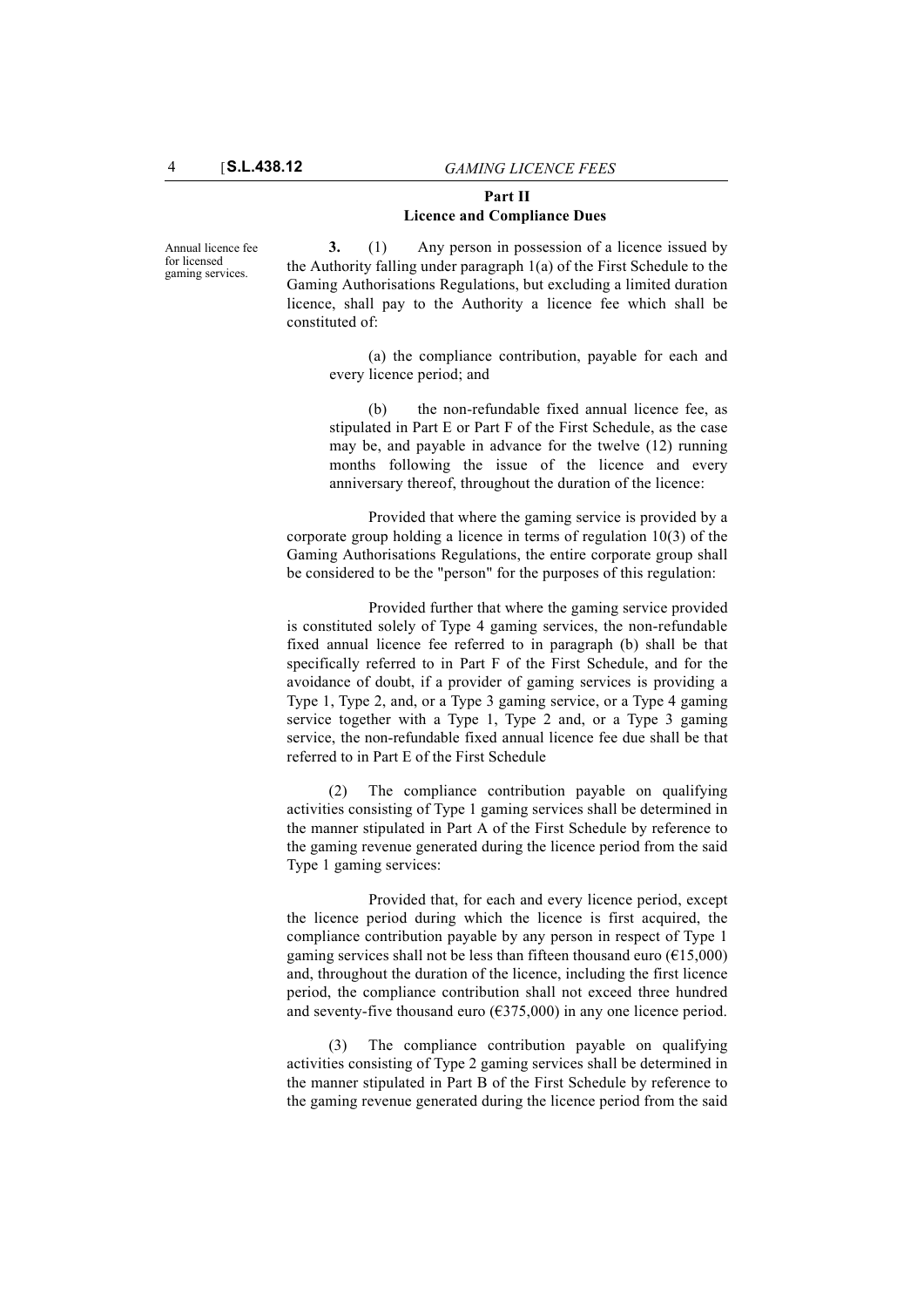Provided that, for each and every licence period, except the licence period during which the licence is first acquired, the compliance contribution payable by any person in respect of Type 2 gaming services shall not be less than twenty-five thousand euro  $(\text{\textsterling}25,000)$  and, throughout the duration of the licence, including the first licence period, the compliance contribution shall not exceed six hundred thousand euro ( $600,000$ ) in any one licence period.

(4) The compliance contribution payable on qualifying activities consisting of Type 3 gaming services shall be determined in the manner stipulated in Part C of the First Schedule by reference to the gaming revenue generated during the licence period from the said Type 3 gaming services:

Provided that for each and every licence period, except the licence period during which the licence is first acquired, the compliance contribution payable by any person in respect of Type 3 gaming services shall not be less than twenty-five thousand euro  $(625,000)$  and, throughout the duration of the licence, including the first licence period, the compliance contribution shall not exceed five hundred thousand euro (€500,000) in any one licence period.

(5) The compliance contribution payable on qualifying activities consisting of Type 4 gaming services shall be determined in the manner stipulated in Part D of the First Schedule by reference to the gaming revenue generated during the licence period from the said Type 4 gaming services:

Provided that for each and every licence period, except the licence period during which the licence is first acquired, the compliance contribution payable by any person in respect of Type 4 gaming services shall not be less than five thousand euro ( $\epsilon$ 5,000) and, throughout the duration of the licence, including the first licence period, the compliance contribution shall not exceed five hundred thousand euro (€500,000) in any one licence period.

> Licence fees for licensed critical gaming supply.

**4.** (1) Any person in possession of a licence issued by the Authority falling under paragraph 1(b) of the First Schedule to the Gaming Authorisations Regulations and providing a gaming supply falling under paragraph 3(a) of the said Schedule shall pay to the Authority, in advance, for the twelve (12) running months following the issue of the licence and every anniversary thereof, throughout the duration of the licence, a licence fee which shall be determined in the manner stipulated in Part A or Part B of the Second Schedule, as the case may be:

Provided that where the gaming supply is constituted solely of Type 4 gaming supplies, the licence fee due shall be that specifically referred to in Part B of the Second Schedule, and for the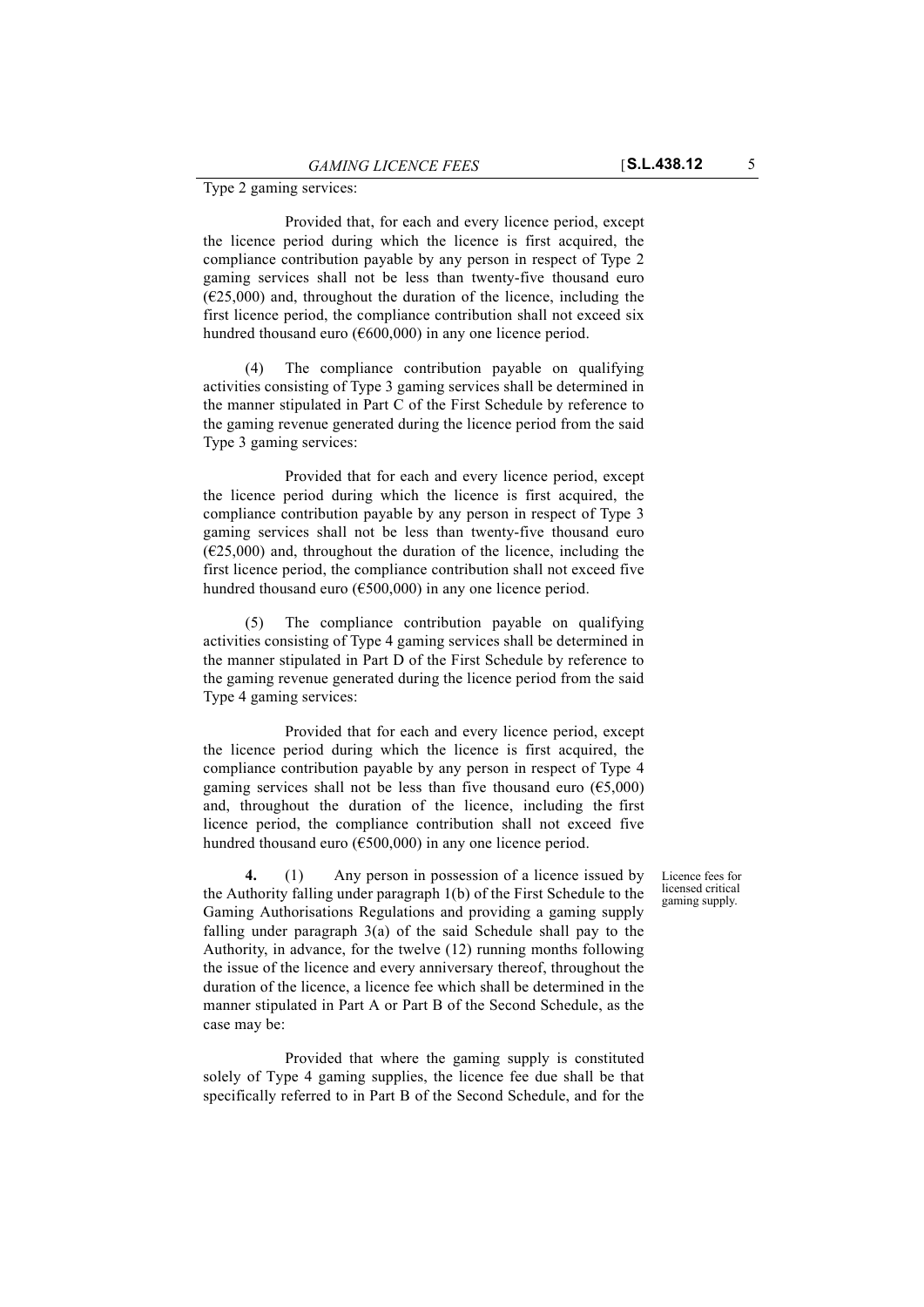avoidance of doubt, if a supplier is providing a gaming supply of Type 1, Type 2, and, or a Type 3 gaming services, or a supply of Type 4 gaming services together with a supply of Type 1, Type 2 and, or a Type 3 gaming services, the licence fee due shall be that referred to in Part A of the Second Schedule.

(2) For any person in possession of a licence falling under paragraph 1(b) of the First Schedule to the Gaming Authorisations Regulations and providing a gaming supply falling under paragraph 3(b) of the said Schedule, the annual licence fee payable by reference to that activity shall not be determined in the manner stipulated in the Second Schedule but shall instead be determined in the manner stipulated in the Third Schedule:

Provided that if a person in possession of a licence falling under paragraph 1(b) of the First Schedule to the Gaming Authorisations Regulations is providing gaming supplies falling under both paragraph 3(a), as well as any or all of the gaming supplies falling under paragraph 3(b) of paragraph 3 of the said Schedule, the licence fee payable shall be determined in accordance with subregulation (1).

#### **Part III Other Administrative Fees**

**5.** (1) The Authority shall levy any administrative fees as it is empowered to do so in terms of the Act and any subsidiary legislation made thereunder.

(2) Any person, including any licensee, submitting any application, or requesting any approval shall pay to the Authority the administrative fees referred to in the Fourth Schedule.

(3) The list of administrative fees in the Fourth Schedule is not exhaustive, and the Authority may prescribe any other administrative fees due to it by virtue of a regulatory instrument.

# **Part IV**

# **Payment**

**6.** (1) The compliance contribution payable in terms of regulation 3 for any given licence period shall be paid throughout the licence period in the following manner:

(a) any part of the compliance contribution constituting a fixed or minimum amount shall be paid, together with the submission of any return required in terms of regulation 7, before the expiration of the twentieth (20th) day of that month commencing immediately after the month in which the licence period commences; and

(b) any other part of the compliance contribution

Administrative fees

Method of payment.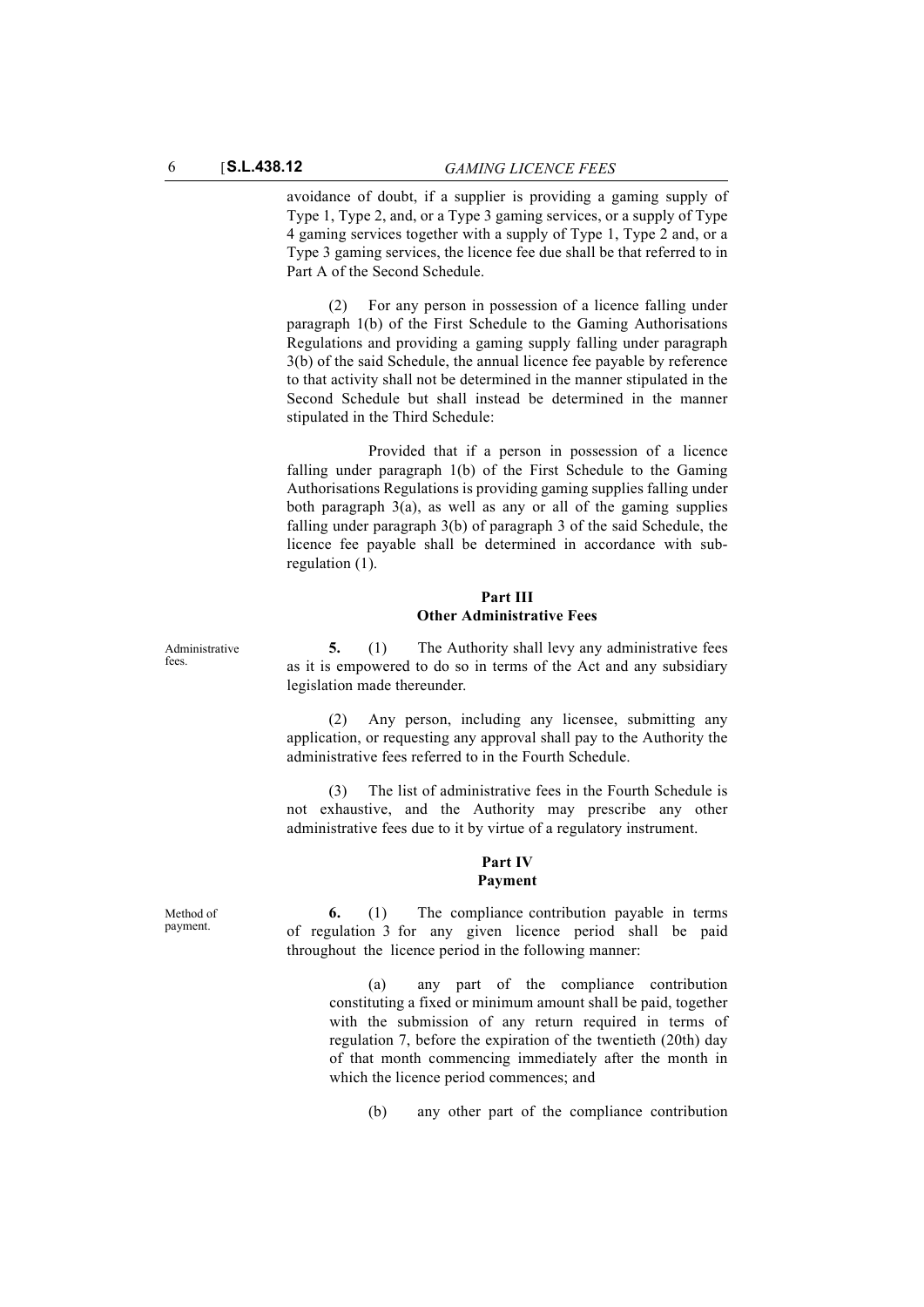not falling under paragraph (a) shall be paid by way of monthly payments to be calculated on the gaming revenue accrued during each and every month falling within a licence period, hereinafter referred to as the "reference month". The amount due shall be paid together with the submission of any return required in terms of regulation 7, before the expiration of the twentieth (20th) day of that month next following the reference month, hereinafter referred to as the "settlement month".

(2) At the end of each reference month, the gaming revenue generated from each type of gaming services during that month shall be determined and the compliance contribution due in terms of regulation 3 shall be computed as prescribed in these regulations.

(3) Where required for the purpose of determining the rate or rates at which the compliance contribution is to be computed on gaming revenue arising in any reference month in terms of regulation 3(2), (3), (4) and (5), the gaming revenue generated from each type of gaming services during the relevant reference month shall be aggregated to the gaming revenue generated from the corresponding type of gaming services during each of the prior reference months of the relevant licence period:

Provided that any amount of compliance contribution which has been paid in respect of the relevant licence period by reference to the minimum amounts stipulated in regulation 3(2), (3), (4) and (5) pursuant to the requirement of sub-regulation  $(1)(a)$  of this regulation, shall first be deducted from the corresponding amount due in terms of regulation  $3(2)$ ,  $(3)$ ,  $(4)$  and  $(5)$  respectively before any additional payments shall be due pursuant to the requirements of subregulation (1)(b) of this regulation.

(4) Where any amount payable in terms of these regulations is not paid when due, interest shall be due and payable at the rate prescribed in rule 2 of the Income Tax (Interest Rate) Rules, which rate shall be applied to the unpaid amount for each month or part thereof for which the amount remains unpaid.

(5) In any circumstances in which the amount actually paid in terms of regulations 3 or 4 exceeds the aggregate amount actually due by that person in terms of regulations 3 and 4 for that licence period, the excess shall not be refundable and no interest shall accrue thereon in favour of the payor but the said excess shall be available for set-off against any amount payable by that person in terms of regulations 3 and 4 in any licence period commencing after the termination of the licence period in which or by reference to which the excess was paid.

The Authority may, by binding instrument issued by the Board, regulate the granting of any reduction, credit, or other relief in S.L. 372.28.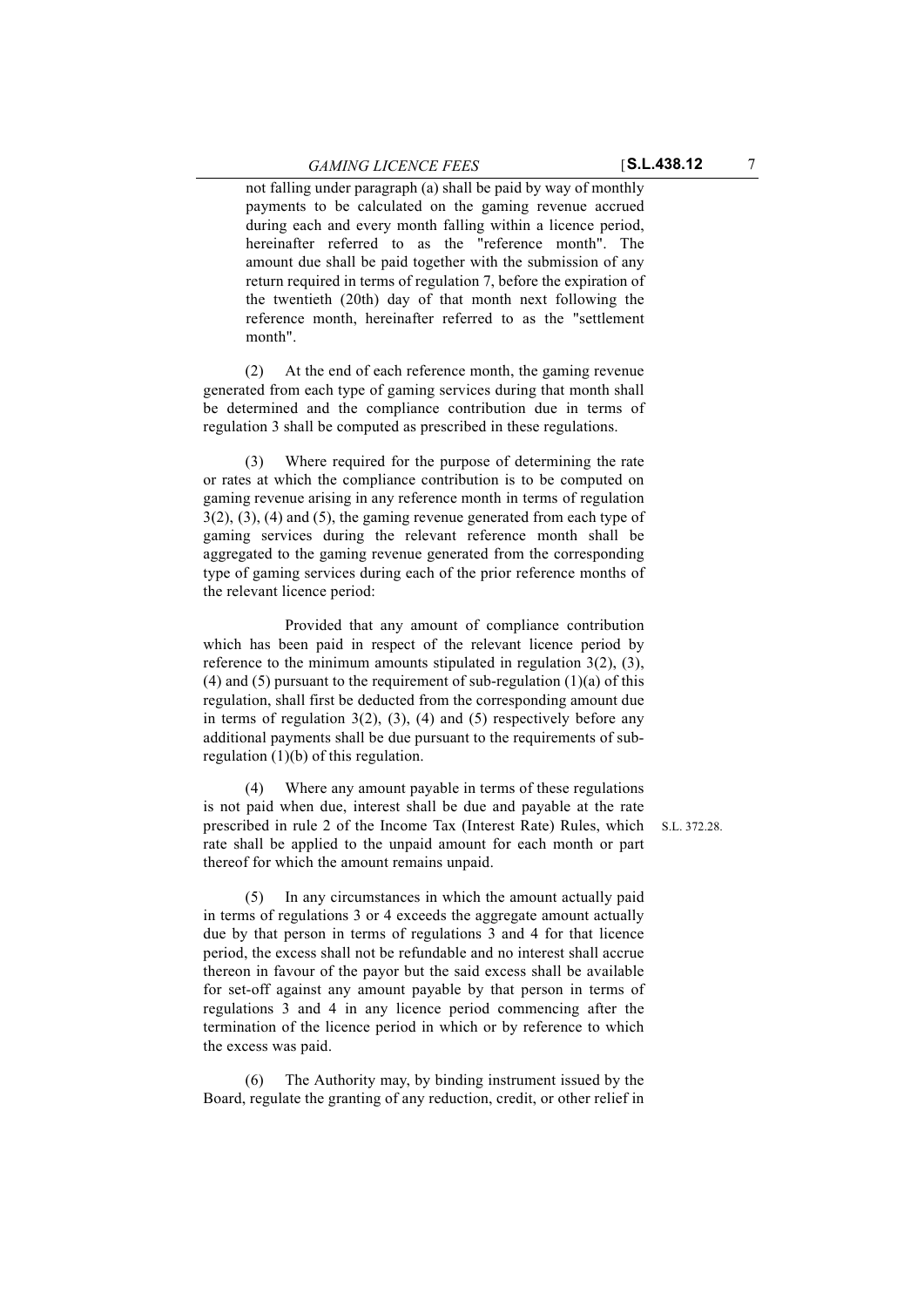respect of any amount payable under these regulations, which shall be granted either on a unilateral basis or pursuant to bilateral or multilateral treaties, agreements, memorandum of understanding or other arrangements entered into with any foreign government or any local or foreign authority or government agency.

#### **Part V Returns and Assessments**

Returns and assessments.

**7.** (1) Any person in possession of any licence referred to in regulations 3 or 4 shall furnish to the Authority a return in the form as shall be prescribed for every reference month falling within any licence period by not later than the twentieth (20th) day of the settlement month and any such other returns, statements, documents or information as may be requested or prescribed.

(2) When any person that undertakes any one or more qualifying activities does not furnish a return when due in terms of these regulations or makes a return which in the opinion of the Authority is incorrect, the Authority may make an assessment of the amount payable under these regulations to which that person became liable and shall serve that assessment on that person at any time after the expiration of the time allowed in terms of these regulations for the furnishing of that return.

(3) When any return furnished by a person to the Authority contains an understatement of any amount payable under these regulations, that person shall become liable to an administrative penalty in an amount equivalent to twenty per cent (20%) of the understated amount:

Provided that where a person corrects an understatement as is referred to in this sub-regulation before he is served with an assessment by the Authority, that person shall only become liable to an administrative penalty in an amount equivalent to ten per cent (10%) of the understated amount.

(4) An assessment shall not relieve the person from his obligation to furnish a return.

 (5) When a return is furnished after an assessment has been made in accordance with sub-regulation (2), the Authority may at its discretion amend or cancel that assessment, as the case may be.

#### **Part VI Objections and Appeals**

Appeals. **8.** (1) Any person who undertakes any one or more qualifying activities who is issued with an assessment by the Authority may object to the assessment in writing within twenty (20) days of receipt of the assessment.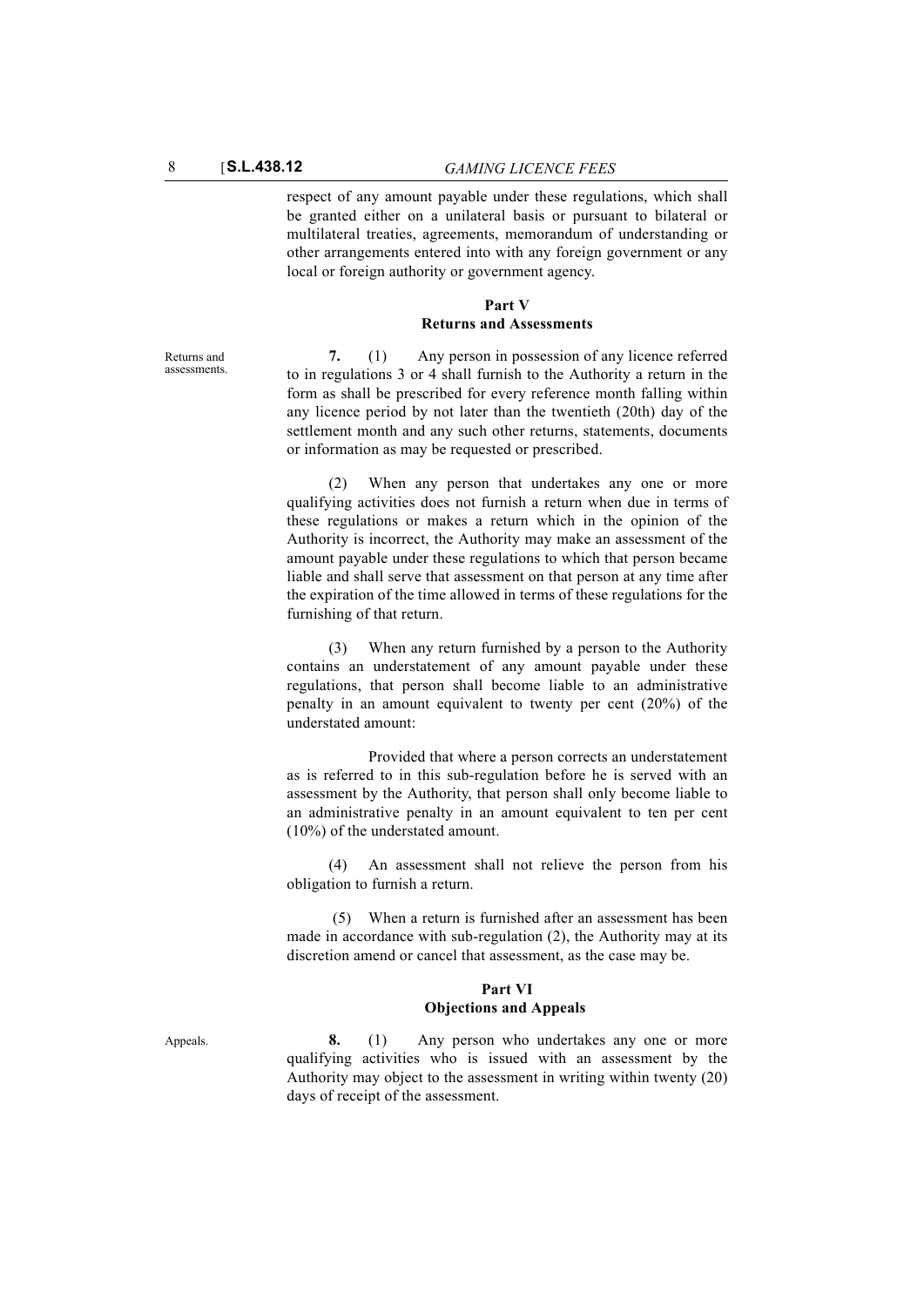(2) Upon receipt of the objection referred to in subregulation (1), the Authority shall, within thirty (30) days of receipt thereof, either confirm the original assessment and provide reasons for the refusal of the objection made or shall communicate to the person making the objection a revised assessment which revised assessment shall constitute a new assessment of the purposes of subregulation (1):

Provided that the period referred to in this subregulation may be extended by a further thirty (30) days following a notice by the Authority to the relevant person.

(3) The person in receipt of the refusal of objection referred to in sub-regulation (2) may appeal against the assessment in accordance with article 43 of the Act:

Provided that, without prejudice to articles 44 and 45 of the Act, an appeal against an assessment shall not be valid if:

(a) the return for the period to which the assessment refers has not been delivered to the Authority before the appeal is entered;

(b) any amount due by the person to the Authority which is not in dispute has not been paid;

(c) it is not made within twenty (20) days from the date of receipt of the refusal of objection referred to in subregulation (2);

(d) it is not made in such form and in such manner as may be prescribed under the Act, or the Administrative Justice Act.

Cap. 490.

(4) The onus of proving that any amount assessed by the Authority is incorrect shall lie on the appellant.

(5) The Tribunal shall deliver its decision in writing and shall cause a copy of the decision to be given to the Authority, and the appellant.

(6) Any person who undertakes any one or more qualifying activities and who, having appealed to Tribunal, feels aggrieved by the decision of the Tribunal, may appeal against that decision on a question of law only to the Court of Appeal in accordance with article 45 of the Act.

(7) Where no valid appeal against an assessment has been lodged within the time limits prescribed in these regulations, or where the appeal has been withdrawn or discontinued, or where the amount payable has been determined on appeal, the assessment as made or agreed to or determined on appeal, as the case may be, shall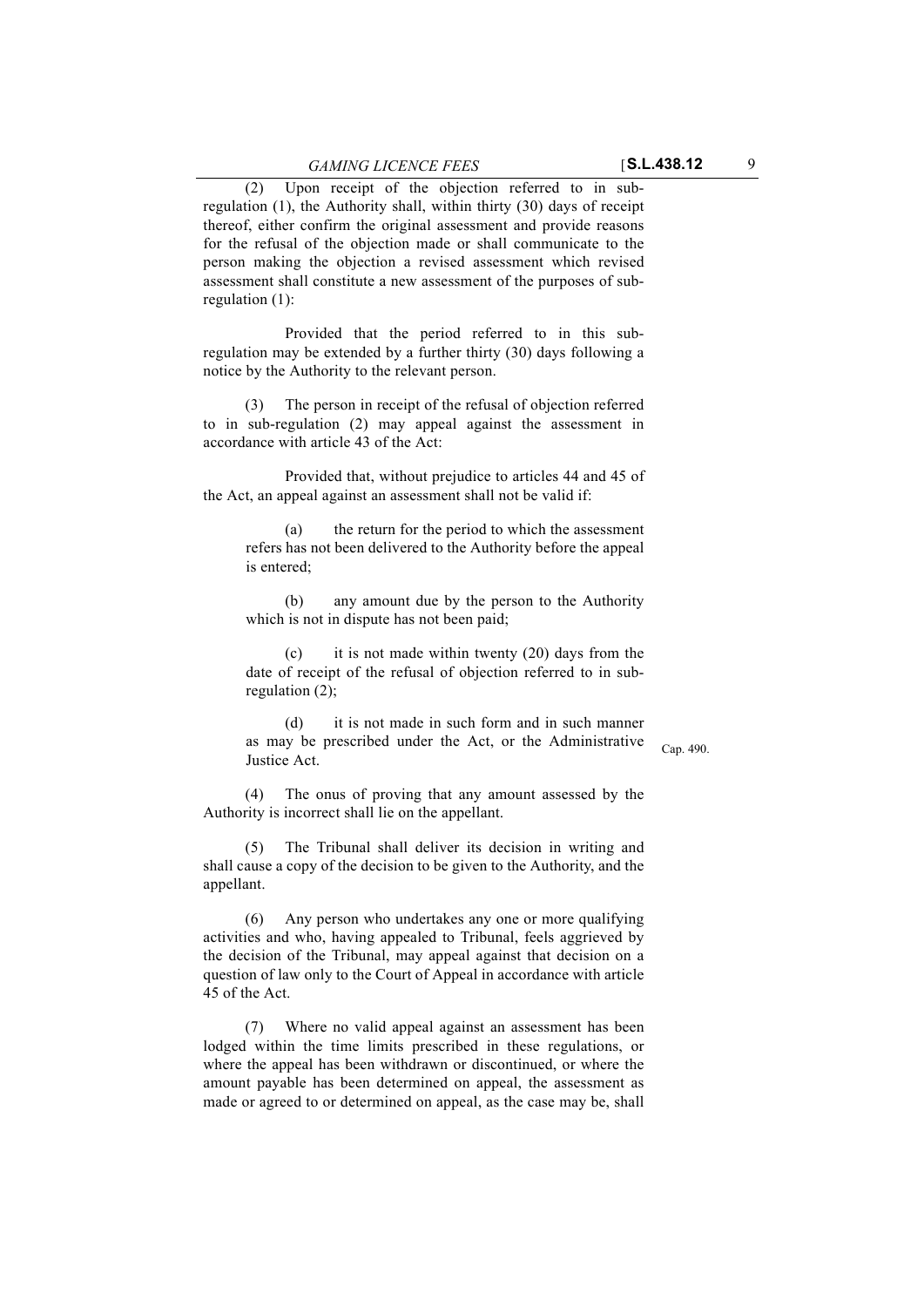be final and conclusive as regards the amount payable in terms of regulations 3 and 4 for the licence period or periods to which the assessment refers.

(8) Once an assessment is final and conclusive it shall constitute an executive title within the meaning and for the purposes of Title VII of Part I of Book Second of the Code of Organization and Civil Procedure.

(9) Once an assessment is final and conclusive the Authority may request the payment of the amount payable by means of a demand note, and if payment is not made within fifteen (15) days from the date of the service of such demand note, the Authority may proceed to enforce payment in virtue of the executive title referred to in sub-regulation (8) after two (2) days from the service on the debtor of an intimation for payment made by means of a judicial act. Upon the lapse of the period of two days mentioned in this sub-regulation the Authority shall be entitled to register in the public registry or land registry, as the case may be, a note of privilege for the amount demanded in the judicial act which note of privilege shall be registered by any advocate or notary.

Cap. 12. (10) The provisions of article 468 of the Code of Organization and Civil Procedure shall apply with respect to any warrant issued on the strength of an executive title mentioned in this regulation and to the paying out of the proceeds of the sale by auction of the property seized, and no opposition or reservation in the schedule of deposit shall stay the paying of any sum deposited in court following any such warrant as aforesaid.

### **Part VII Non-Applicability**

**9.** (1) Notwithstanding anything contained in these regulations, start-up undertakings shall not incur the compliance contribution payable by reference to the gaming revenue generated from qualifying activities provided by the holder of a licence falling under paragraph 1(a) of the First Schedule to the Gaming Authorisations Regulations during the first twelve (12) months of operations, which twelve (12) month period shall be reckoned from the date on which the licence is issued by the Authority and, for the purpose of all and any computations required in terms of regulation 3 and the First Schedule, the gaming revenue generated from qualifying activities during the said twelve (12) month period shall be deemed to be nil:

Provided that the above shall be without prejudice to any obligation to report the said gaming revenue in any return or submission required to be made in terms of regulation 7.

(2) For the purposes of sub-regulation (1), a 'start-up

Cap. 12.

Fees for start-up undertakings.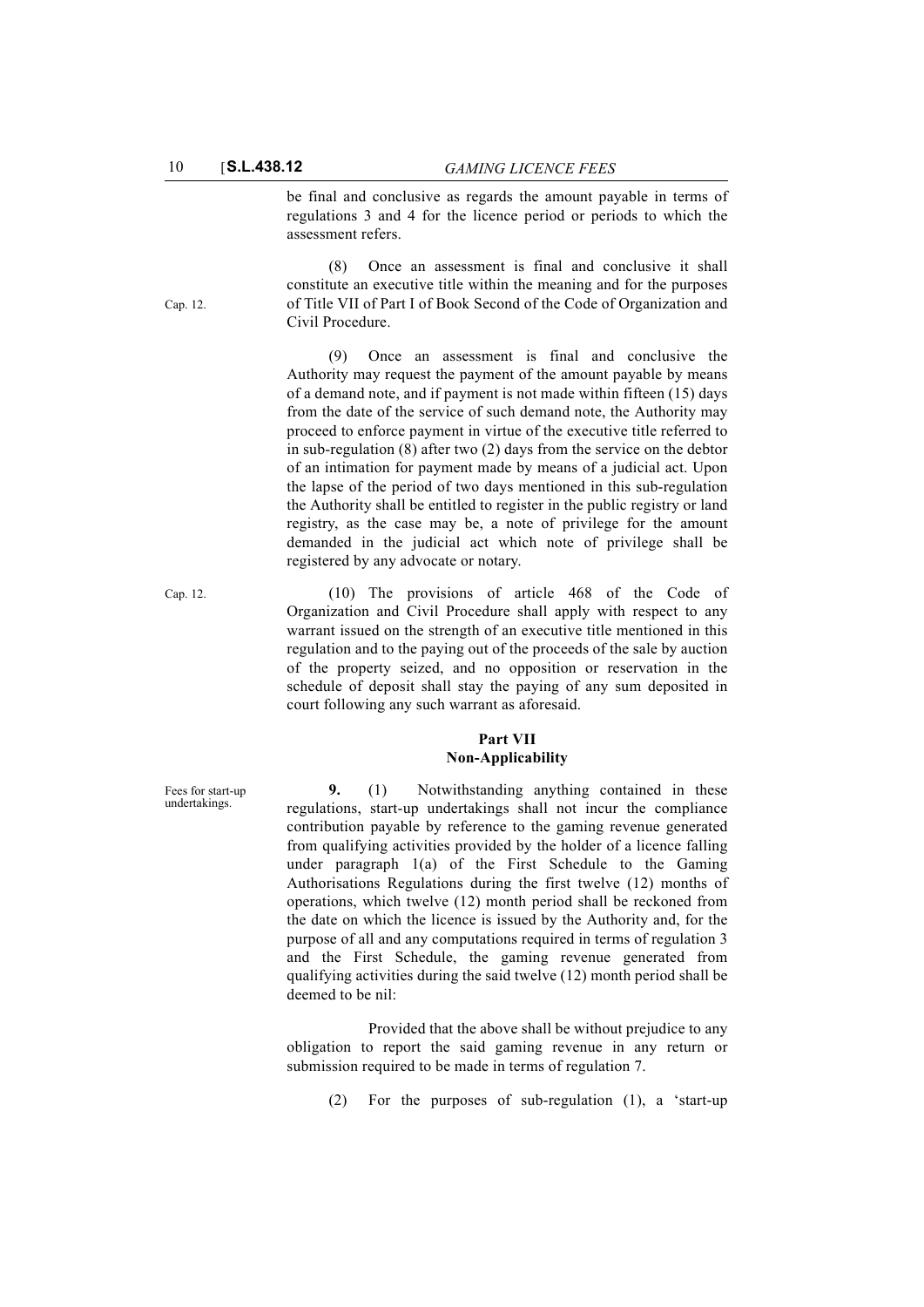undertaking' shall mean a person who, at the date of the licence application, fulfils all of the following criteria:

(a) that person has been established or operational in the same or a related sector for less than five (5) years:

Provided that, unless the business is operated in a different form, 'established' shall refer to the date of registration of a limited liability company, the date of the agreement establishing a partnership, the date of registration as a self-employed person, or as may otherwise be determined by the Authority.

(b) in the case of a body corporate, that person has not yet distributed profits;

(c) in the case of a body corporate, that person has not been formed through a merger or, if formed through a merger, all body corporates that formed part of the merger satisfy, in aggregate, all the criteria envisaged herein;

(d) that person has not acquired the business as a going concern or, if so, the acquirer and the acquired both satisfied all criteria envisaged herein;

(e) that person has generated actual revenue from the same, or a related, sector during the previous financial period amounting to less than ten million euro  $(\text{\textsterling}10,000,000)$ :

Provided that where the financial period cannot be determined, or is not applicable, the previous twelve (12) calendar months shall be taken into consideration;

(f) that person is not part of, or controlled by, a corporate group whose actual revenue in the same, or a related sector exceeds ten million euro ( $E10,000,000$ ); and

 $(g)$  that person is not subject to the requirement of a Government concession to offer the gaming service in accordance with the proviso to regulation 4 of the Gaming Authorisations Regulations:

Provided that in the case of a body corporate, if the person referred to in this sub-regulation has taken over the business from any person having a qualifying interest in the former, the provisions of this sub-regulation shall extend accordingly to the person having a qualifying interest in the applicant:

Provided further that actual revenue referred to in paragraphs (e) and (f) shall be determined on the basis of generally accepted accounting principles and practice as defined in article 2(4) of the Companies Act.

Cap. 386.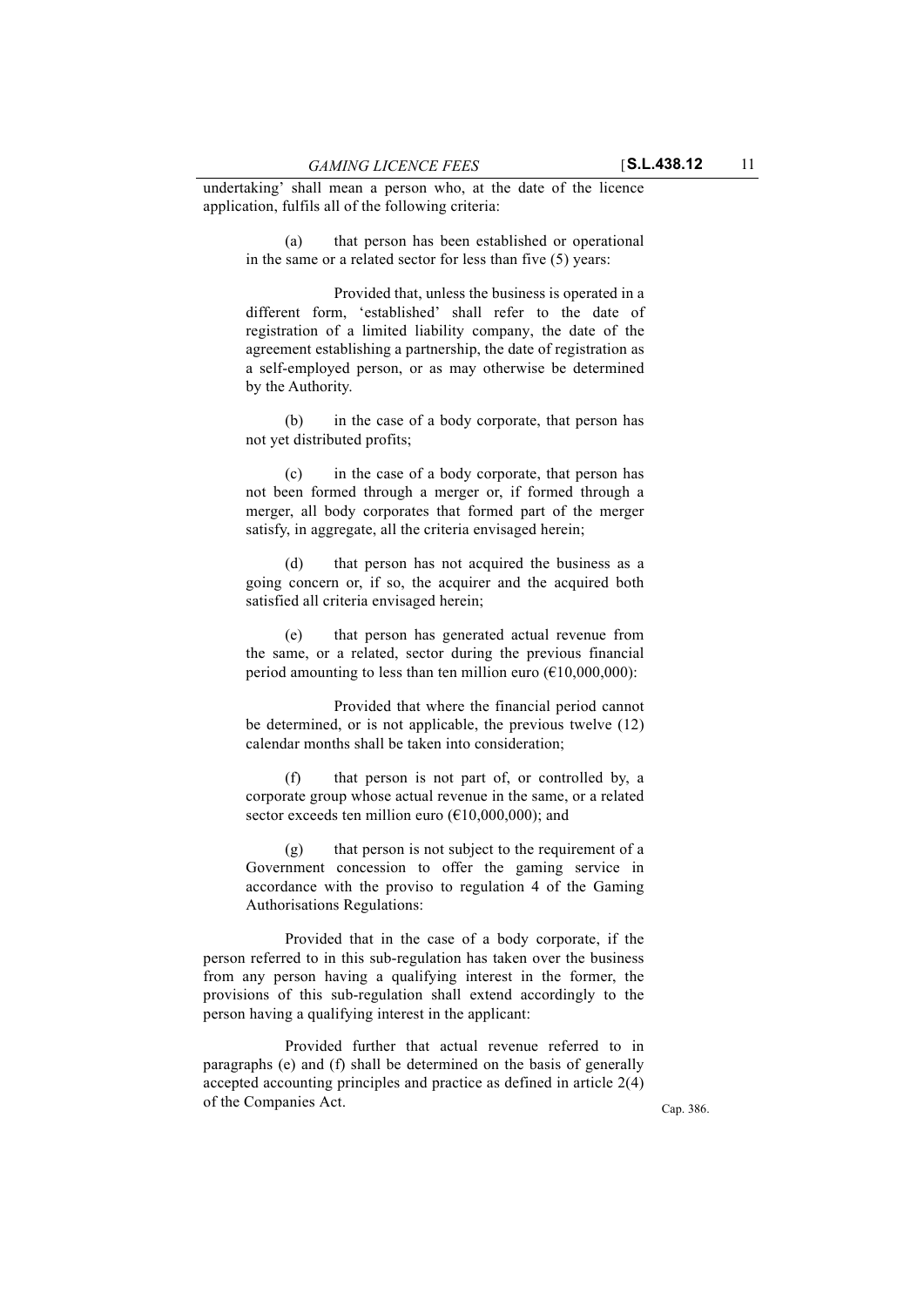(3) A person shall be deemed to be a start-up undertaking only upon the Authority's confirmation, and the Authority shall be vested with discretion to determine whether a person is a start-up undertaking in terms of this regulation:

Provided that the onus to prove that a person is indeed a start-up undertaking shall be vested in the same applicant.

#### **Part VIII Repeal and Saving**

Amends the Remote Gaming Regulations. *Amended by: L.N. 203 of 2018.* S.L. 438.04

**10.** (1) The Second and Fourth Schedules to the Remote Gaming Regulations are hereby repealed, without prejudice to anything done or omitted to be done thereunder, so however that, notwithstanding the provisions of regulation 1(3), remote gaming operators will become subject to these regulations as from 1st January, 2018:

Provided that during the transitory period, the following shall apply for existing licensees under the Remote Gaming Regulations:

(a) the amounts of fixed licence fee, compliance contribution, and administrative fees envisaged in these regulations shall apply;

(b) notwithstanding the above, during the transitory period existing licensees shall provisionally pay any dues accruing in terms of these regulations in the manner envisaged in the Second and Fourth Schedules to the Remote Gaming Regulations;

(c) following the end of reference month June 2018, a true-up shall be conducted by the Authority and the affected licensees, reconciling the amounts that should have been paid in accordance with these regulations with the amount provisionally paid during the transitory period in terms of paragraph (b), and in this respect the following shall apply:

(i) excess amounts provisionally paid shall not be refundable and no interest shall accrue thereon in favour of the payor, but the said excess shall be carried forward and available for set-off against any amount payable by that person in terms of these regulations for reference months August 2018 to December 2018 and any subsequent licence period;

(ii) licensees that shall have provisionally paid less than the amounts due in terms of these regulations shall pay the difference by not later than the twentieth (20th) day of October 2018, and therefore not

S.L. 438.04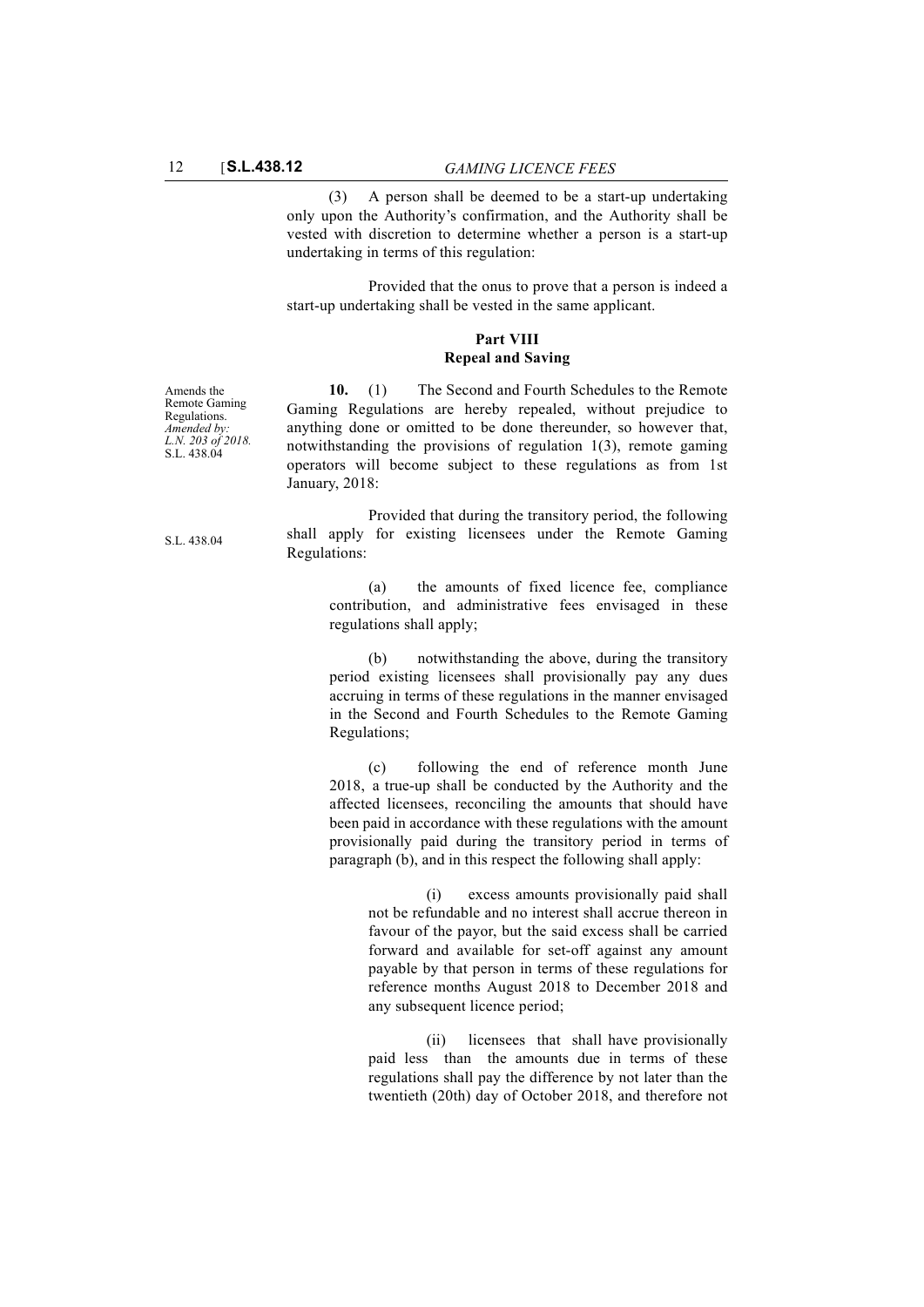later than the date of payment of the amounts due with respect to reference month September 2018;

(d) as from reference month August 2018, the method of payment envisaged in these regulations shall apply.

(2) Any reference in the said Remote Gaming Regulations S.L. 438.04 or in any law or private contract or any other legal instrument or document whatsoever, be it domestic, foreign or international, to remote gaming licence fees or collateral references shall be read and construed as a reference to gaming licence fees or collateral references established under these regulations.

(3) In these regulations throughout the duration of the transitory period:

(a) references to the Gaming Act shall be read and construed as a reference to the Act;

(b) references to the Gaming Definitions Regulations shall be read and construed as a reference to the Remote Gaming Regulations or the Act, as the case may be;

(c) references to a gaming service shall be read and construed as a reference to the provision of Class 1, Class 2 or Class 3 remote gaming;

(d) references to a Type 1 gaming service shall be read and construed as a reference to a gaming service provided in terms of a Class 1 remote gaming licence;

(e) references to a Type 2 gaming service shall be read and construed as a reference to a gaming service provided in terms of a Class 2 remote gaming licence;

(f) references to a Type 3 gaming service shall be read and construed as a reference to a gaming service provided in terms of a Class 3 remote gaming service;;

(g) references to Type 4 gaming services shall be read and construed as a reference to a controlled skill games service as defined in the Skill Games Regulations;

S.L. 438.11

(h) references to a licence in terms of paragraph  $1(a)$ of the First Schedule to the Gaming Authorisations Regulations shall be read and construed as a reference to a Class 1 and, or Class 2 and, or Class 3 remote gaming licence;

(i) references to a gaming supply falling under paragraph 3(a) of the First Schedule to the Gaming Authorisations Regulations shall be read and construed as a reference to a Class 4 remote gaming service;

S.L. 438.04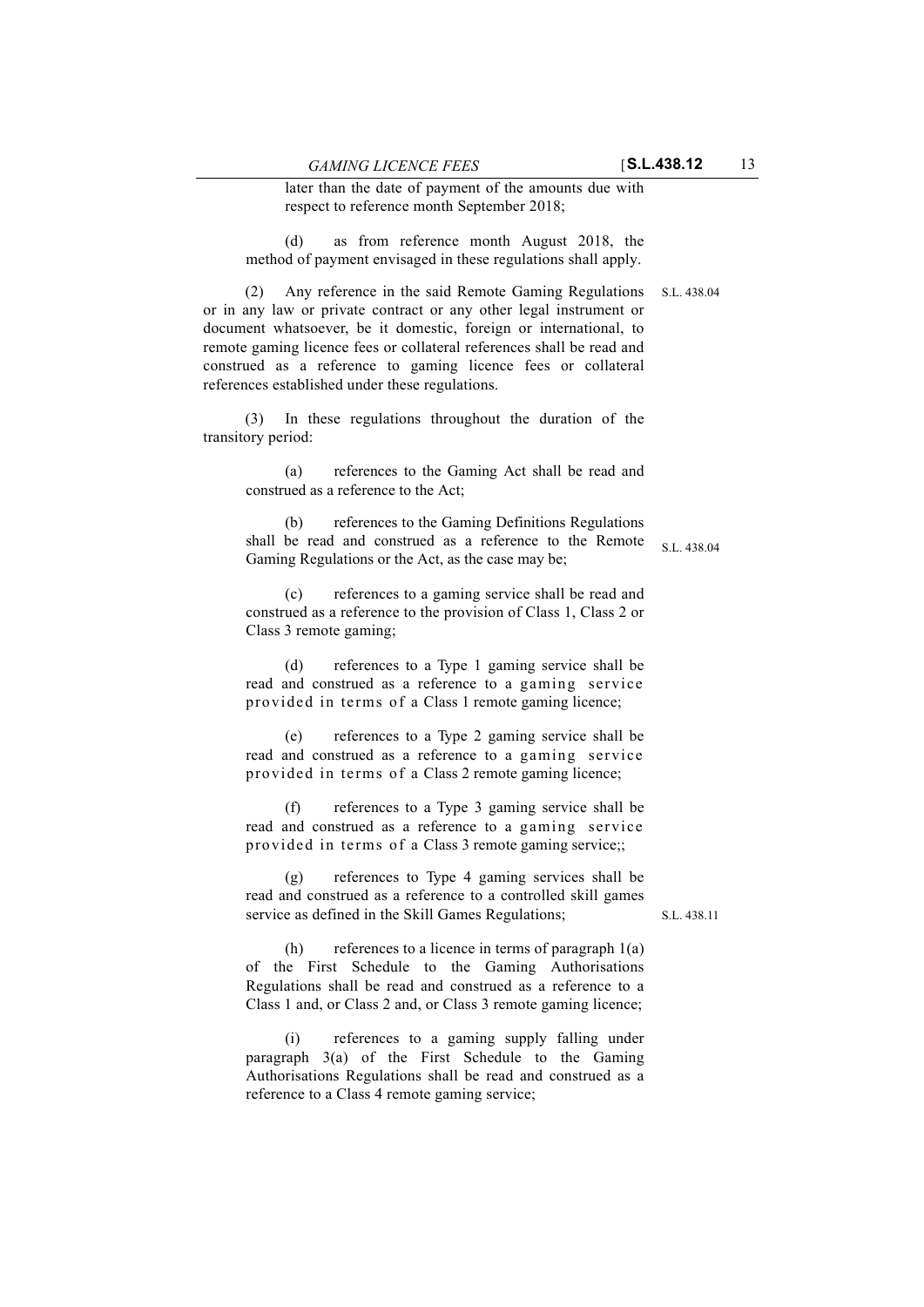|                        | (j) references to a gaming supply falling under<br>paragraph 3(b) of the First Schedule to the Gaming<br>Authorisations Regulations shall be disregarded;                                                                                               |
|------------------------|---------------------------------------------------------------------------------------------------------------------------------------------------------------------------------------------------------------------------------------------------------|
|                        | references to a licence in terms of paragraph $l(b)$<br>(k)<br>of the First Schedule to the Gaming Authorisations<br>Regulations shall be read and construed as a reference to a<br>Class 4 remote gaming licence;                                      |
| S.L. 438.11            | references to Type 4 gaming supplies shall be<br>(1)<br>read and construed as a reference to a controlled skill games<br>supply as defined in the Skill Games Regulations;                                                                              |
| Cap. 438.<br>Cap. 400. | references to regulation 4 of the Gaming<br>(m)<br>Authorisations Regulations shall be read and construed as a<br>reference to a concession held in terms of article 26 of the<br>Lotteries and Other Games Act and, or article 3 of the Gaming<br>Act; |
|                        | (n) references to regulations $6(4)$ , 10, 19, 20, 21, 22,<br>23, 29, 30 and 31 of the Gaming Authorisations Regulations<br>shall be disregarded;                                                                                                       |
| S.L. 438.04            | references to regulation 9 of the Gaming<br>(0)<br>Authorisations Regulations shall be read and construed as a<br>reference to regulation 6 of the Remote Gaming Regulations;                                                                           |
|                        | references to regulation 32 of the Gaming<br>(p)<br>Authorisations Regulations shall treated as follows:                                                                                                                                                |
| S.L. 438.04            | a request for the transfer of a qualifying<br>(i)<br>interest in a licensee shall be read and construed as a<br>reference to regulations $11(3)$ and, or $11(1)$ of the<br>Remote Gaming Regulations;                                                   |
|                        | requests for major changes to software<br>(ii)<br>or infrastructure, for the addition of a new domain name,<br>or by a licensee operating gaming premises for the<br>addition of an online delivery channel shall be<br>disregarded;                    |
|                        | (q)<br>references to the Gaming Premises Regulations<br>shall be disregarded;                                                                                                                                                                           |
|                        | during the transitory period, the licence<br>(r)<br>application fee shall be two thousand three hundred and thirty<br>euro ( $E$ 2,330) and the licence renewal fee shall be one<br>thousand and five hundred euro ( $€1,500$ ); and                    |
|                        | in cases where a licensee holds more than one<br>(s)<br>Class 1 and, or Class 2 and, or Class 3 remote gaming licences,<br>the fixed licence fee shall be payable solely once by that<br>licensee and shall not be due for every licence held.          |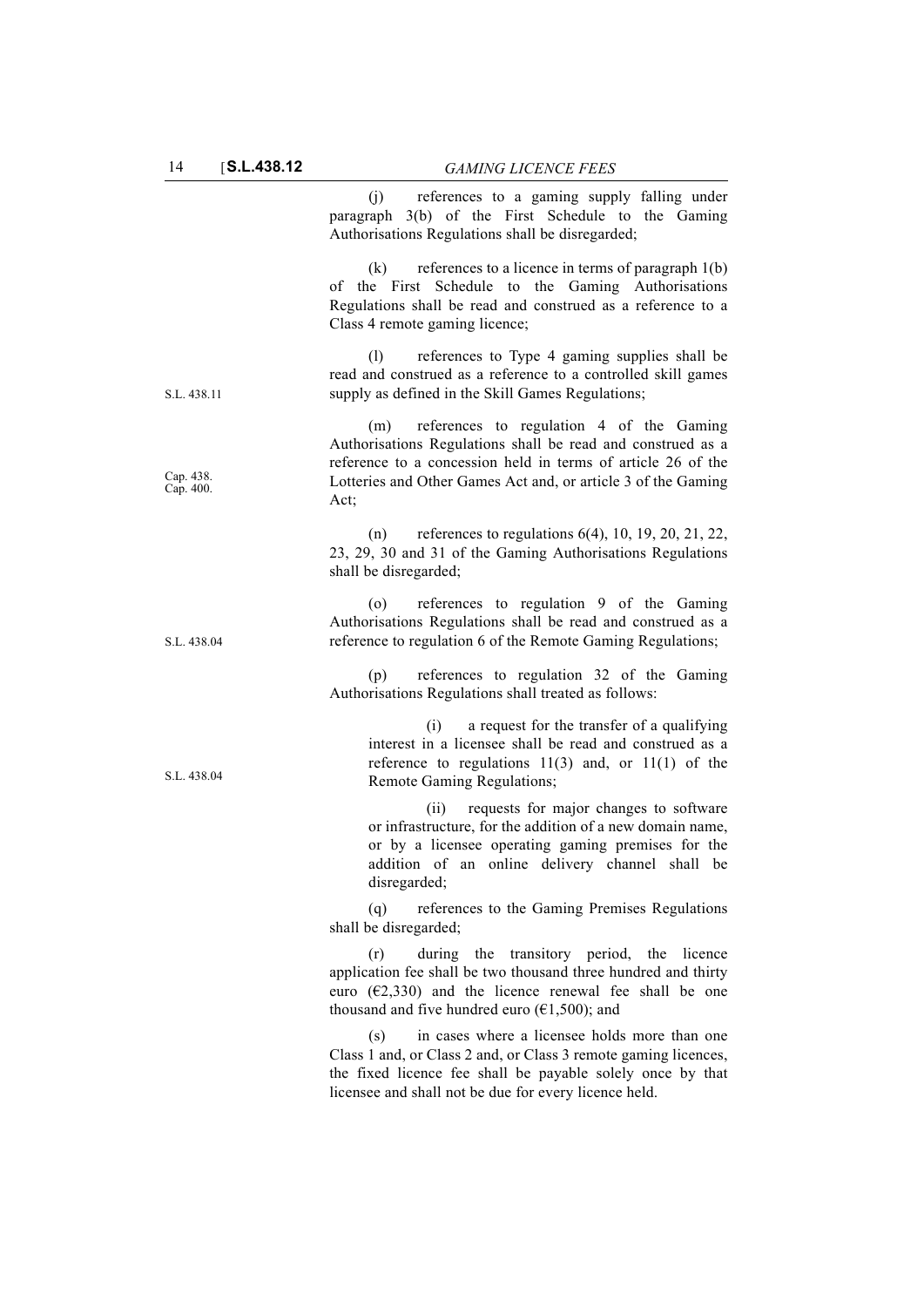# **FIRST SCHEDULE Licence fees payable in terms of regulation 3(1)**

Part A - Type 1 gaming services

| Compliance contribution for the Licence Period              | Rate     |
|-------------------------------------------------------------|----------|
| For every euro of the first $\text{\textsterling}3,000,000$ | 1.25%    |
| For every euro of the next $64,500,000$                     | 1.00%    |
| For every euro of the next $\epsilon$ 5,000,000             | 0.85%    |
| For every euro of the next $\epsilon$ 7,500,000             | 0.70%    |
| For every euro of the next $£10,000,000$                    | $0.55\%$ |
| For every euro of the remainder                             | 0.40%    |

# Part B - Type 2 gaming services

| Compliance contribution for the Licence Period              | Rate     |
|-------------------------------------------------------------|----------|
| For every euro of the first $63,000,000$                    | 4.00%    |
| For every euro of the next $\epsilon$ 4,500,000             | 3.00%    |
| For every euro of the next $65,000,000$                     | 2.00%    |
| For every euro of the next $\epsilon$ 7,500,000             | 1.00%    |
| For every euro of the next $\text{\textsterling}10,000,000$ | 0.80%    |
| For every euro of the next $\text{\textsterling}10,000,000$ | $0.60\%$ |
| For every euro of the remainder                             | 0.40%    |

Part C - Type 3 gaming services

| Compliance contribution for the Licence Period             | Rate     |
|------------------------------------------------------------|----------|
| For every euro of the first $\epsilon$ 2,000,000           | 4.00%    |
| For every euro of the next $\epsilon$ 3,000,000            | $3.00\%$ |
| For every euro of the next $65,000,000$                    | 2.00%    |
| For every euro of the next $65,000,000$                    | 1.00%    |
| For every euro of the next $\text{\textsterling}5,000,000$ | 0.80%    |
| For every euro of the next $£10,000,000$                   | $0.60\%$ |
| For every euro of the remainder                            | 0.40%    |

Part D - Type 4 gaming services

| Compliance contribution for the Licence Period             | Rate  |
|------------------------------------------------------------|-------|
| For every euro of the first $\epsilon$ 2,000,000           | 0.50% |
| For every euro of the next $\epsilon$ 3,000,000            | 0.75% |
| For every euro of the next $\text{\textsterling}5,000,000$ | 1.00% |
| For every euro of the next $65,000,000$                    | 1.25% |
| For every euro of the next $65,000,000$                    | 1.50% |
| For every euro of the next $£10,000,000$                   | 1.75% |
| For every euro of the remainder                            | 2.00% |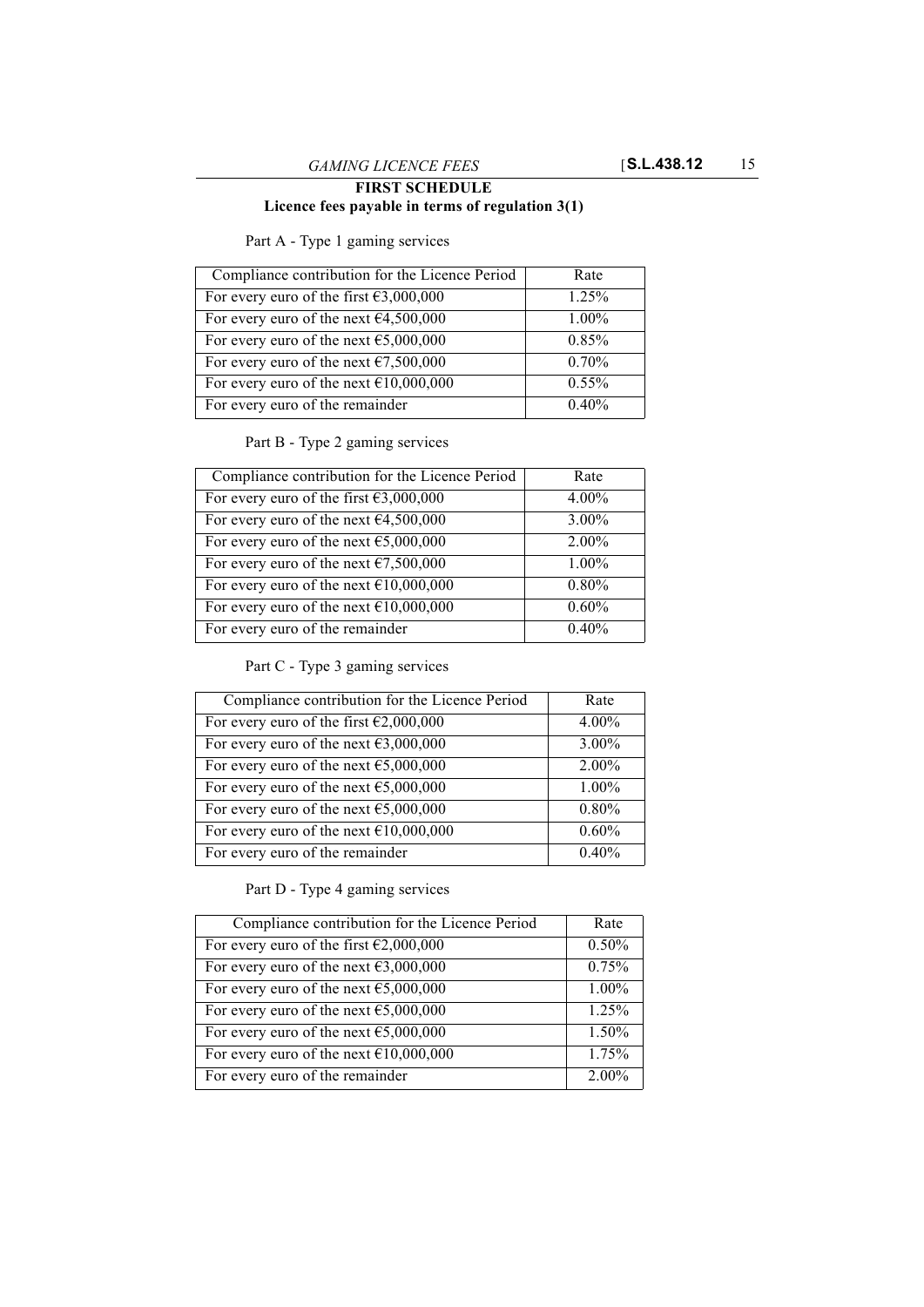## Part E - Fixed Annual Licence Fee

|                                         | Fixed Annual |
|-----------------------------------------|--------------|
|                                         | Licence Fee  |
| Non-refundable Fixed Annual Licence Fee | €25,000      |

Part F - Fixed Annual Licence Fee

|                                                      | Fixed Annual |
|------------------------------------------------------|--------------|
|                                                      | Licence Fee  |
| Non-refundable Fixed Annual Licence Fee for          | €10,000      |
| operators providing solely Type 4 gaming<br>services |              |

# **SECOND SCHEDULE Licence fees payable in terms of regulation 4(1)**

# **Part A**

|                                               | Annual Licence |
|-----------------------------------------------|----------------|
|                                               | Fee            |
| Where annual revenue does not<br>exceed       | €25,000        |
| €5,000,000                                    |                |
| Where annual revenue exceeds $65,000,000$ but |                |
| does not exceed $£10,000,00$                  | €30,000        |
| Where annual revenue for the year exceeds     |                |
| €10,000,000                                   | €35,000        |

### *Part B*

|                                                                      | Annual<br>Licence |
|----------------------------------------------------------------------|-------------------|
| Licence Fee for providers supplying solely<br>Type 4 gaming supplies | €10,00            |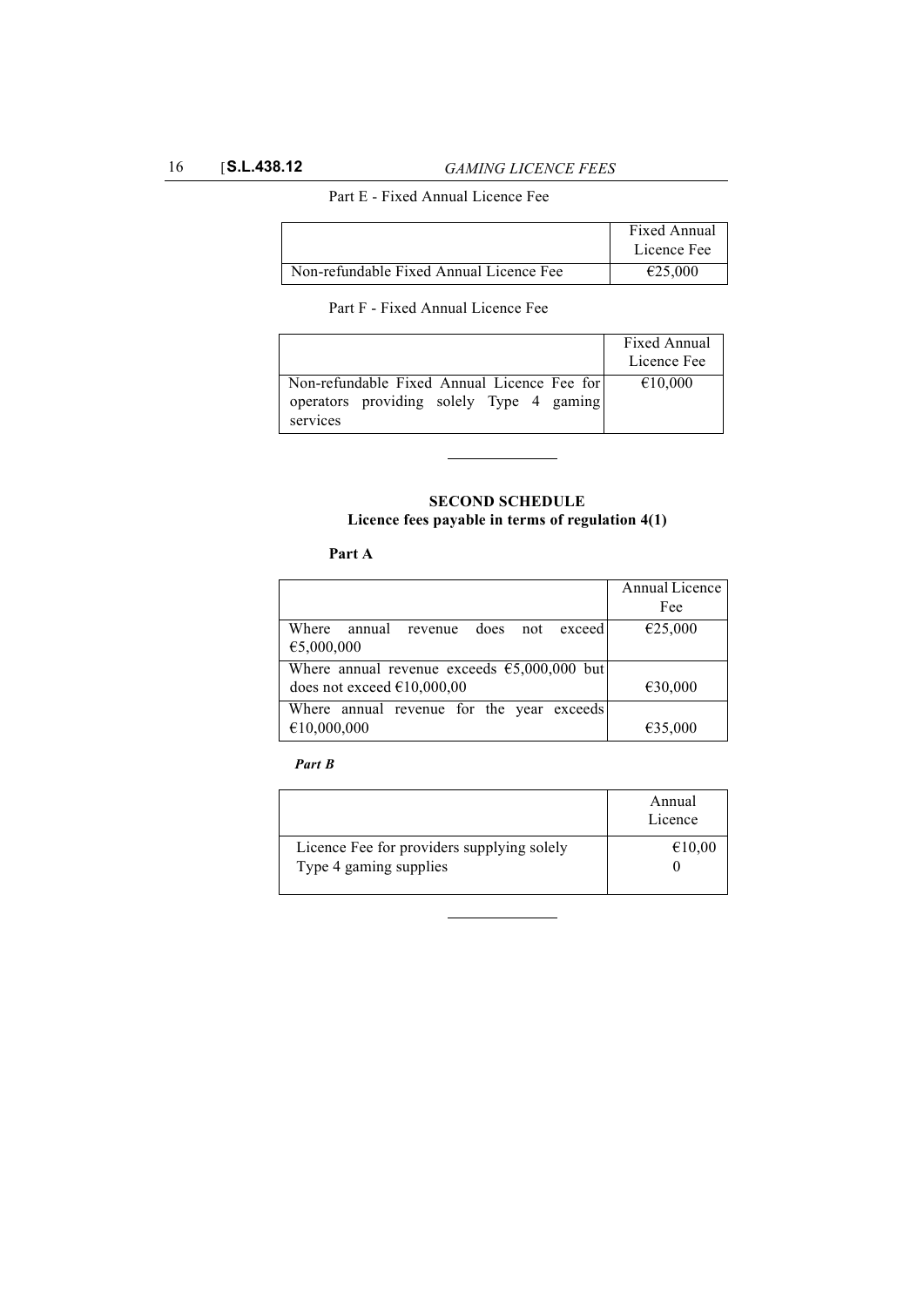# **THIRD SCHEDULE Licence fees payable in terms of regulation 4(2)**

|                                                   |  |                                      |        |  | Annual Licence |
|---------------------------------------------------|--|--------------------------------------|--------|--|----------------|
|                                                   |  |                                      |        |  | Fee            |
|                                                   |  | Where annual revenue does not exceed |        |  | €3,000         |
| €1,000,000                                        |  |                                      |        |  |                |
| Where annual revenue exceeds $\epsilon$ 1,000,000 |  |                                      | €5,000 |  |                |

# **FOURTH SCHEDULE**

**Administrative fees payable in terms of regulation 5**

|                                                                                                   | Administrative fee                                  | Legal Instrument                                                    |
|---------------------------------------------------------------------------------------------------|-----------------------------------------------------|---------------------------------------------------------------------|
| non-refundable<br>One-time,<br>licence application fee                                            | €5,000                                              | Regulation 9 of the<br>Gaming<br>Authorisations<br>Regulations      |
| non-refundable<br>One-time,<br>licence renewal fee                                                | $\overline{\epsilon}$ 5,000                         | Regulation 9 of the<br>Gaming<br>Authorisations<br>Regulations      |
| non-refundable<br>One-time,<br>licence application fee<br>for<br>a<br>limited duration licence    | €500                                                | Regulation $6(4)$ of<br>the Gaming<br>Authorisations<br>Regulations |
| Maintenance fee for a holder of<br>a limited duration licence                                     | $€50$ per day whilst<br>the licence is in<br>effect | Regulation $6(4)$ of<br>the Gaming<br>Authorisations<br>Regulations |
| Request for the approval of a<br>new gaming device                                                | $€100$ per device                                   | Regulation 19 of<br>the Gaming<br>Authorisations<br>Regulations     |
| non-refundable<br>One-time,<br>certificate<br>supply<br>material<br>application fee               | $\overline{\epsilon 1,000}$                         | Regulation 20 of<br>the Gaming<br>Authorisations<br>Regulations     |
| Maintenance fee for a holder of<br>material supply certificate,<br>a<br>payable yearly in advance | €500                                                | Regulation 20 of<br>the Gaming<br>Authorisations<br>Regulations     |
| non-refundable<br>One-time,<br>Leader<br>Junket<br>approval<br>application fee                    | €50                                                 | Regulation 21 of<br>the Gaming<br>Authorisations<br>Regulations     |
| Recognition Notice fee, payable<br>yearly in advance                                              | €5,000                                              | Regulation 22 of<br>the Gaming<br>Authorisations<br>Regulations     |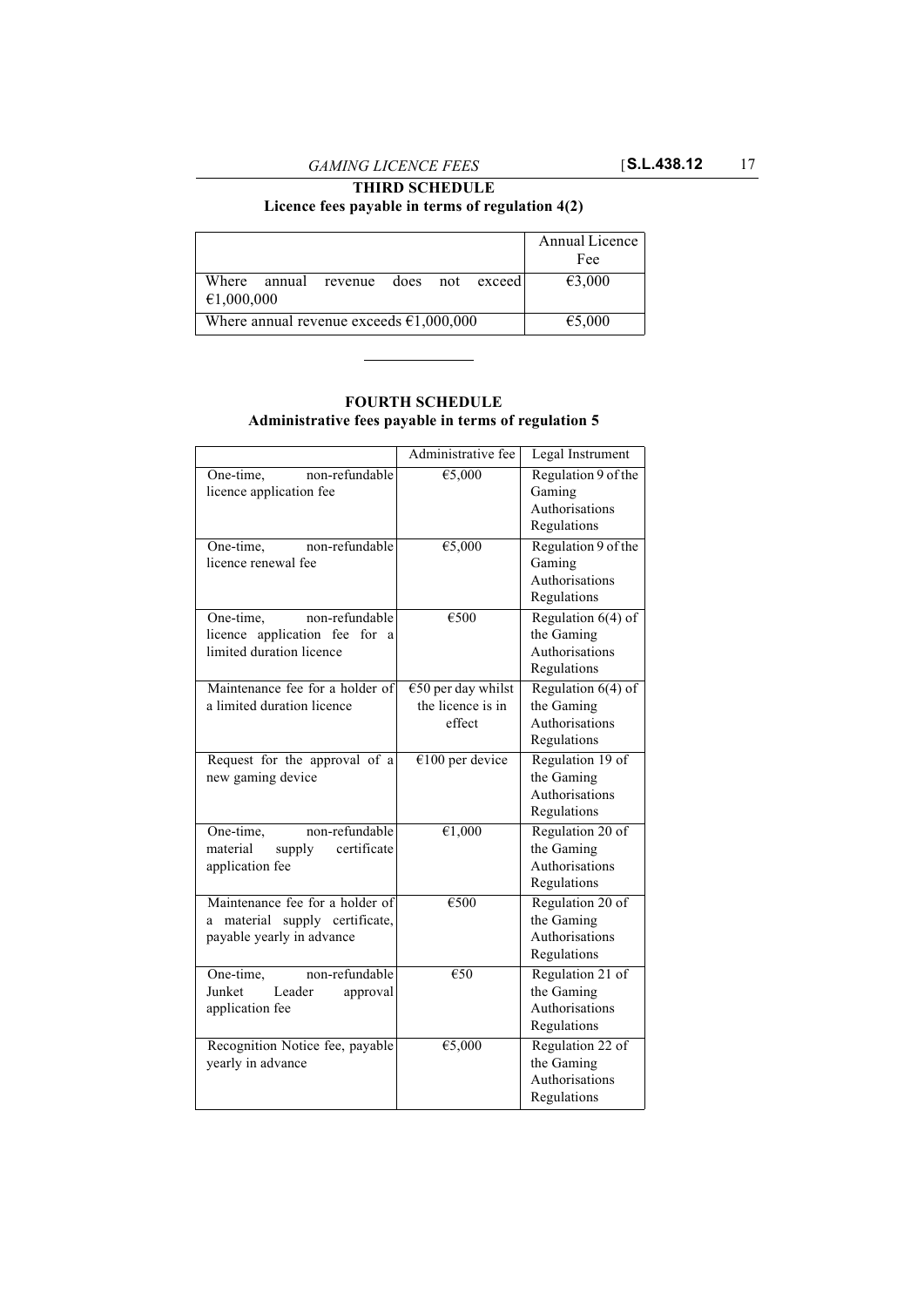18 [**S.L.438.12** *GAMING LICENCE FEES* 

| One-time, non-refundable Key       | €50                 | Regulation 23 of |
|------------------------------------|---------------------|------------------|
| Function approval application      |                     | the Gaming       |
| fee                                |                     | Authorisations   |
|                                    |                     | Regulations      |
| One-time, non-refundable Low       | E25                 | Regulation 29 of |
| Risk Games Permit application      |                     | the Gaming       |
| fee for non-profit games           |                     | Authorisations   |
|                                    |                     | Regulations      |
| One-time, non-refundable Low       | €25 or 0.5% of the  | Regulation 29 of |
| Risk Games Permit application      | total monetary or   | the Gaming       |
| for<br>fee<br>commercial           | retail value of the | Authorisations   |
| communication games                | prize, whichever is | Regulations      |
|                                    | higher              |                  |
| One-time, non-refundable Low       | E25                 | Regulation 29 of |
| Risk Games Permit application      |                     | the Gaming       |
| limited commercial<br>fee<br>for   |                     | Authorisations   |
|                                    |                     | Regulations      |
| communication games                |                     |                  |
| One-time,<br>non-refundable        | €500                | Regulation 30 of |
| Cruise<br>Casino<br>Permit         |                     | the Gaming       |
| application for a cruise ship      |                     | Authorisations   |
| having a maximum capacity of       |                     | Regulations      |
| thousand<br>five<br>hundred<br>one |                     |                  |
| $(1,500)$ passengers               |                     |                  |
| One-time,<br>non-refundable        | €1,000              | Regulation 30 of |
| Cruise<br>Casino<br>Permit         |                     | the Gaming       |
| application for a cruise ship      |                     | Authorisations   |
| having a maximum capacity of       |                     | Regulations      |
| one thousand five hundred and      |                     |                  |
| one $(1,501)$ passengers or more   |                     |                  |
| One-time,<br>non-refundable        | €50                 | Regulation 31 of |
| Machine<br>Amusement               |                     | the Gaming       |
| registration fee                   |                     | Authorisations   |
|                                    |                     | Regulations      |
| Request for the transfer of a      | €1,500              | Regulation 32 of |
| qualifying interest in a licensee  |                     | the Gaming       |
|                                    |                     | Authorisations   |
|                                    |                     | Regulations      |
| Request for the addition of a      | €1,000              | Regulation 32 of |
| new game type                      |                     | the Gaming       |
|                                    |                     | Authorisations   |
|                                    |                     | Regulations      |
| Request for major changes to       | $\overline{61,000}$ | Regulation 32 of |
| software and infrastructure        |                     | the Gaming       |
|                                    |                     | Authorisations   |
|                                    |                     | Regulations      |
| Request for the addition of a      | $€100$ per domain   | Regulation 32 of |
| new domain name                    |                     | the Gaming       |
|                                    |                     | Authorisations   |
|                                    |                     | Regulations      |
|                                    |                     |                  |